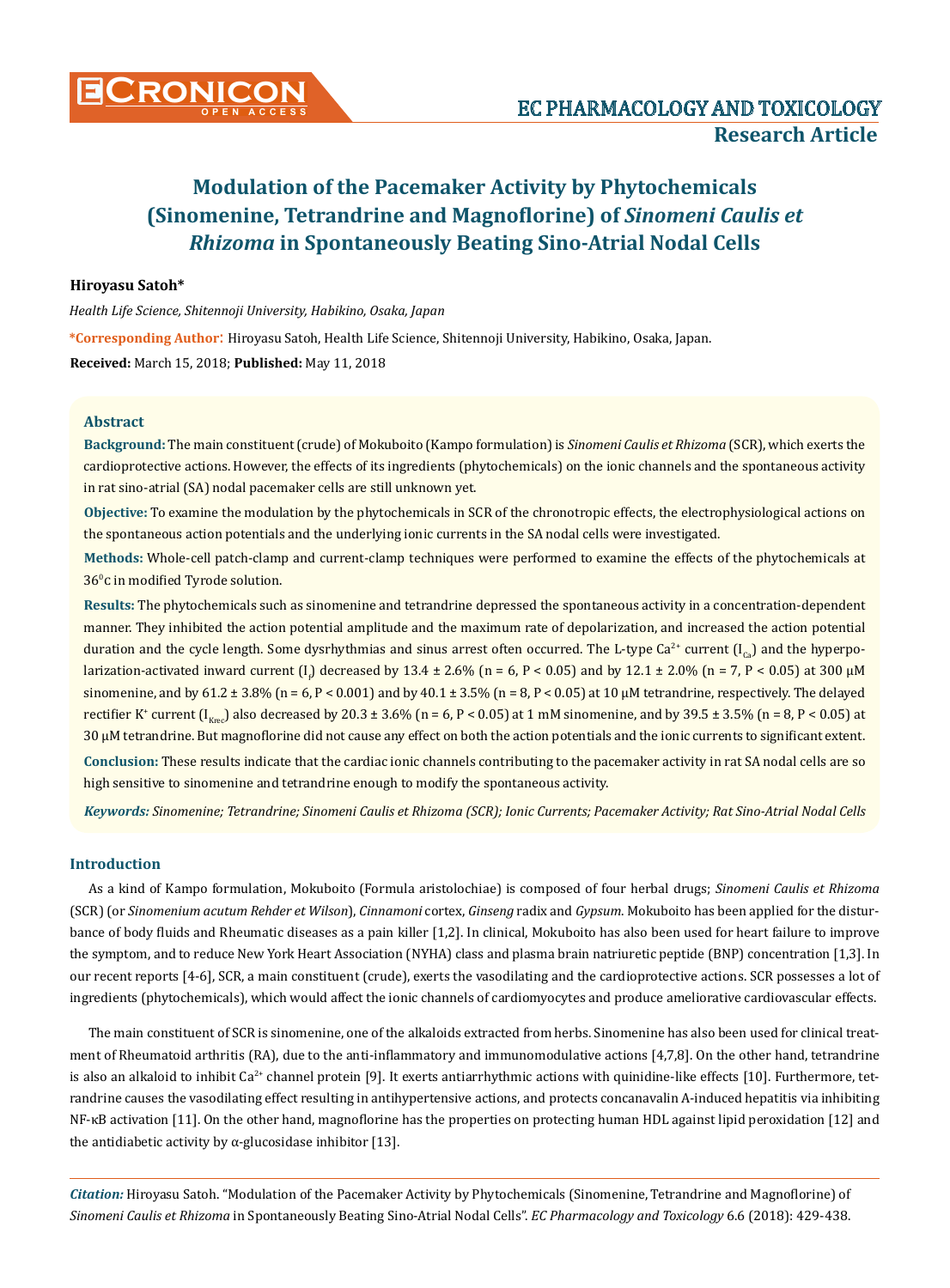We have already investigated the cardiovascular pharmacological actions of Mokuboito in guinea pig ventricular myocytes and rat vascular smooth muscle [4,14]. However, the effects of sinomenine and other phytochemicals on the spontaneous activity and the ionic channels in the SA nodal pacemaker cells are still unknown yet. Aim of the present experiments was to examine the modulation of the chronotropic effects of the phytochemicals in spontaneously beating rat SA nodal cells. The electro-physiological and -pharmacological actions on the spontaneous action potentials and the underlying ionic currents were investigated using a patch-clamp technique.

### **Materials and Methods**

All experiments were carried out according to the guidelines laid down by the University Welfare Committee, and also under the terms of the Declaration of Helsinki.

### **Cell preparation**

Wistar rats, weighing 180 - 250g, were anaesthetized with sodium pentobarbital (30 mg/kg, i.p.). Rat sino-atrial nodal cells were isolated with enzyme solution, as previously described [15,16]. Under artificial respiration, the chest cavity was opened. An injection needle, connected to a perfusion line, was inserted through the right atrial wall, and Tyrode solution was directly infused into the atrial cavity at a rate of  $\sim$ 10 ml/min with a hydrostatic pressure of  $\sim$ 70 cm H<sub>2</sub>O. To avoid mixing of the perfusate with venous return, and also to expand the atrial cavity by using the perfusion pressure, the superior and inferior venae were ligated. Then, the inferior vena cava was cut distal to the ligature to allow drainage of perfusate, which passed through the pulmonary and then the systemic circulation. Within several minutes, the drained perfusate became largely blood-free. The spontaneous heart beat was stopped by switching the perfusate from normal Tyrode to a nominally Ca<sup>2+</sup>-free Tyrode solution. Then, Ca<sup>2+</sup>-free solution containing 0.4 mg/ml trypsin (Wako Pure Chemical Industries, Osaka, Japan) was applied for 5 - 6 minutes to remove the endocardial endothelium.  $Ca^{2+}$ -free solution containing 0.85 mg/ml collagenase (Wako Pure Chemical) was perfused for approximately 5 minutes. Then, the heart was dissected out into fresh collagenase solution. The right atrium was opened by cutting along the atrial septum and also by cutting the ventral wall of the superior vena cava. The atrial tissue including the SA node was dissected out and was gently shaken in the collagenase plus elastase (0.1 mg/ml) solution (Boehringer Mannheim GmbH, Germany). The enzyme treatment lasted for 20 - 25 minutes, depending on the extent of tissue digestion seen under a dissection microscope. Finally, the digested tissue was put in the modified KB (Kraftbrühe) solution, and trimmed by scissors into a small SA node fragment of  $\sim$ 1 mm in width and  $\sim$ 3 - 4 mm in length. The major bundle of atrial cells running through the crista terminalis was discarded. The SA node tissue was placed in a 35-mm plastic Petri dish with a fresh KB solution and the SA node cells were dissociated by gentle puffing with KB solution to the tissue. The dissociated cells were stored in the same solution at  $4^{\circ}$ C for experimentation.

### **Whole-cell voltage- and current-clamp experiments**

Whole-cell voltage-clamp recordings were performed using an Axopatch patch-clamp amplifier (Axon Instruments, Burlingame, CA, U.S.A.) and standard techniques [15,16]. Patch pipettes from borosilicate glass capillaries were fabricated using a two-stage puller; they had a resistance of 5 - 7 MΩ. The series resistance was less than 10 mV, and no compensation was used. The liquid junction potential between the pipette solution and the external solution (less than 10 mV) was corrected for all membrane potential recordings. For the action potential parameters, the action potential amplitude (APA) was measured as the difference between the peak of the action potential and the maximum diastolic potential (MDP), the action potential duration (APD) as the duration at 50% repolarization, and the cycle length (CL) as the interval between the peaks of action potentials. The L-type Ca<sup>2+</sup> current  $(I_{c_2})$  was measured as the difference between the peak current and the zero current, and the delayed rectifier K\* current (I $_{\rm Krec}$ ) and the hyperpolarization-activated inward current (I<sub>f</sub>) were the difference between the current at the end of a 1-s test pulse (to fully activate them) and the zero current.

Experiments were carried out at 36°C. The data were stored and analyzed on an IBM-AT microcomputer, using the PCLAMP analysis program (Axon Instruments). Current traces were filtered using a cut-off frequency of 2 kHz for plotting. All the values are given as means ± S.E.M. The differences between the mean values were analyzed by Student's t-test for paired data, and analysis of variance (ANOVA) followed by Bonferroni inequality, and/or Chi square test. A P value less than 0.05 was considered significant.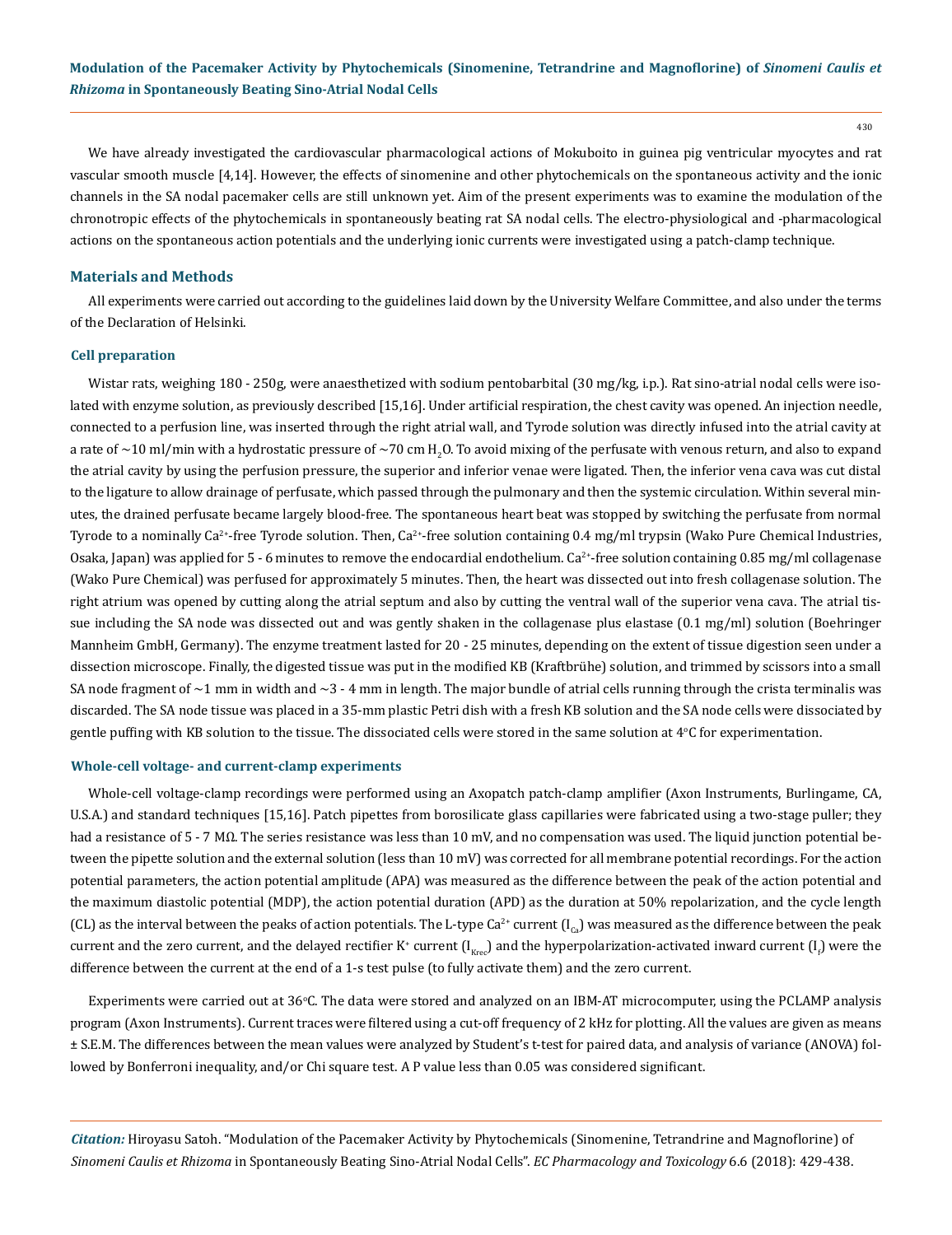### **Experimental solutions**

The composition of the modified Tyrode solution was (in mM): NaCl 137, KCl 5.4, CaCl<sub>2</sub> 1.8, MgCl<sub>2</sub> 1.0, NaH<sub>2</sub>PO<sub>4</sub> 0.3, glucose 5.0, and HEPES [N-(2-hydroxyethyl)piperazine-N'-2-ethansulfonic acid] (Wako Pure Chemical) 5.0. The pH was adjusted to 7.4 with NaOH. The pipette solution (intracellular) contained (in mM): K-aspartate 110, KCl 20, MgCl<sub>2</sub> 1, EGTA 5, Mg-ATP 5, creatine phosphate 5, and HEPES 5 (pH 7.2). Drugs used were sinomenine (7, 8-didehydro-4-hydroxy-3, 7-dimethoxy-17-methyl-9α,13α,14α-morphinan-6-one), tetrandrine [(1β)-6-6', 7, 12-tetramethoxy-2, 2'-dimethyl-berbaman], and magnoflorine [(6αS)-2, 10, dimethoxy-6, 6-dimethyl-5, 6, 6α, 7-tetrahydro-4H-dibenzo [de,g] quinoline-6-ium-1, 11-diol] (Sigma Chemicals, USA). The concentrations used in this study were decided by the data from the previous reports [4,9,13,17].

### **Results**

To examine the effects of the phytochemicals on the spontaneous action potentials, a current-clamp configuration was carried out. Sinomenine had depressant effects on the spontaneous activity, and the depression behaved in a concentration (100 µM to 1 mM)-dependent fashion, as shown in figure 1. Sinomenine at 300  $\mu$ M prolonged the cycle length (CL) by 11.6  $\pm$  3.8% (n = 8, P < 0.05), shortened the action potential duration (APD) at 50% repolarization by  $15.8 \pm 3.3\%$  (n = 8, P<0.05), and decreased the action potential amplitude (APA) by  $4.5 \pm 3.2\%$  (n = 8, P > 0.05) (Figure 1B). The maximum diastolic potential (MDP) also decreased by  $6.2 \pm 2.4\%$  (n = 8, P < 0.05). Sinomenine 1 mM had further depressant actions. The action potential amplitude (APA) and the maximum rate of depolarization  $(V_{\text{max}})$ were inhibited. Simultaneously, the MDP also markedly decreased by  $34.6 \pm 3.8\%$  (n = 8, P < 0.01).



*Figure 1: Concentration-dependent effects of sinomenine on the spontaneously beating sino-atrial nodal cells. A: The action potentials and the maximum rate of depolarization (Vmax). B: Recordings at different time scale of spontaneous action potentials and Vmax at small letters (a-d) on panel A.*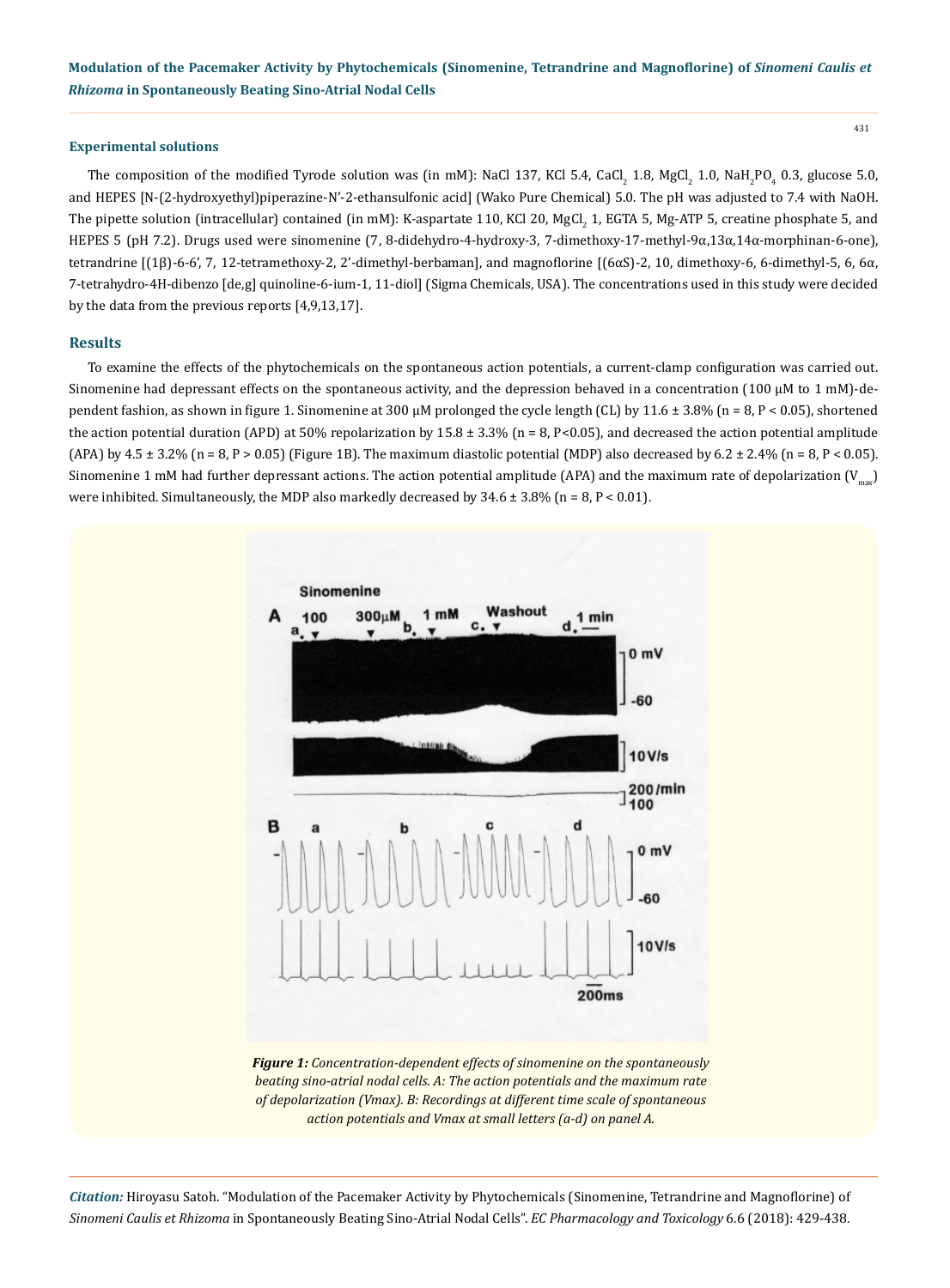432

Sinomenine often elicited dysrhythmias. In some cells, substantially a sinus arrest (accompanied with oscillatory potentials) occurred. The incidence is summarized in table 1. The occurrence was concentration-dependent. The dysrhythmias lasted for 10 - 15 minutes after washout. However, the sinus rate with regular rhythm failed to recover completely to control level (by approximately 60 - 70%) in almost the SA nodal cells.

| Sinomenine   | n | $10 \mu M$  | $30 \mu M$ | $100 \mu M$ | 300 µM      | $1 \mu M$   |
|--------------|---|-------------|------------|-------------|-------------|-------------|
|              | 9 | 0           | 0          |             |             |             |
| Tetrandrine  | n | $0.3 \mu M$ | $1 \mu M$  | $3 \mu M$   | $10 \mu M$  | $30 \mu M$  |
|              | 8 | 0           | $\theta$   |             |             |             |
| Magnoflorine | n | $3 \mu M$   | $10 \mu M$ | $30 \mu M$  | $100 \mu M$ | $300 \mu M$ |
|              | 8 | 0           | 0          |             | 0           |             |

*Table 1: Incidence of sinus arrest in the presence of phytochemicals.*

Tetrandrine at 0.3 to 30 µM caused the concentration-dependent inhibitory effects on the action potentials (Figure 2). Tetrandrine (0.3 to 30  $\mu$ M) also caused the similar effects, which were greater than sinomenine-induced responses. The APA decreased by 63.6  $\pm$  3.6% (n = 7, P < 0.001) at 3 µM, but not at the lower concentrations. At 3 µM, tetrandrine prolonged the CL by 1.4 ± 3.5% (n = 8, P > 0.05). Simultaneously the V<sub>am</sub> significantly decreased by 9.1  $\pm$  2.5% (n = 7, P < 0.05) at 3 µM. The APD increased. As well the MDP was slightly reduced at lower concentrations (by approximately 5% at 3 μM), and at 10 μM by 20.1 ± 3.2% (n = 6, P < 0.01). At 30 μM, sinus arrest occurred in all the cells (n = 8) (Table 1). On the other hand, magnoflorine (0.3 to 10  $\mu$ M) caused weak effects, but did not cause any effects to significant extent (Figure 3). Magnoflorine never caused the sinus arrest by any concentrations.



*Figure 2: Modulation by tetrandrine of the spontaneously beating sino-atrial nodal cells. A: The action potentials and the maximum rate of depolarization (Vmax). Sinus arrest occurred at 30 µM. B: Recordings at different time scale of spontaneous action potentials and Vmax at small letters (a-d) on panel A.*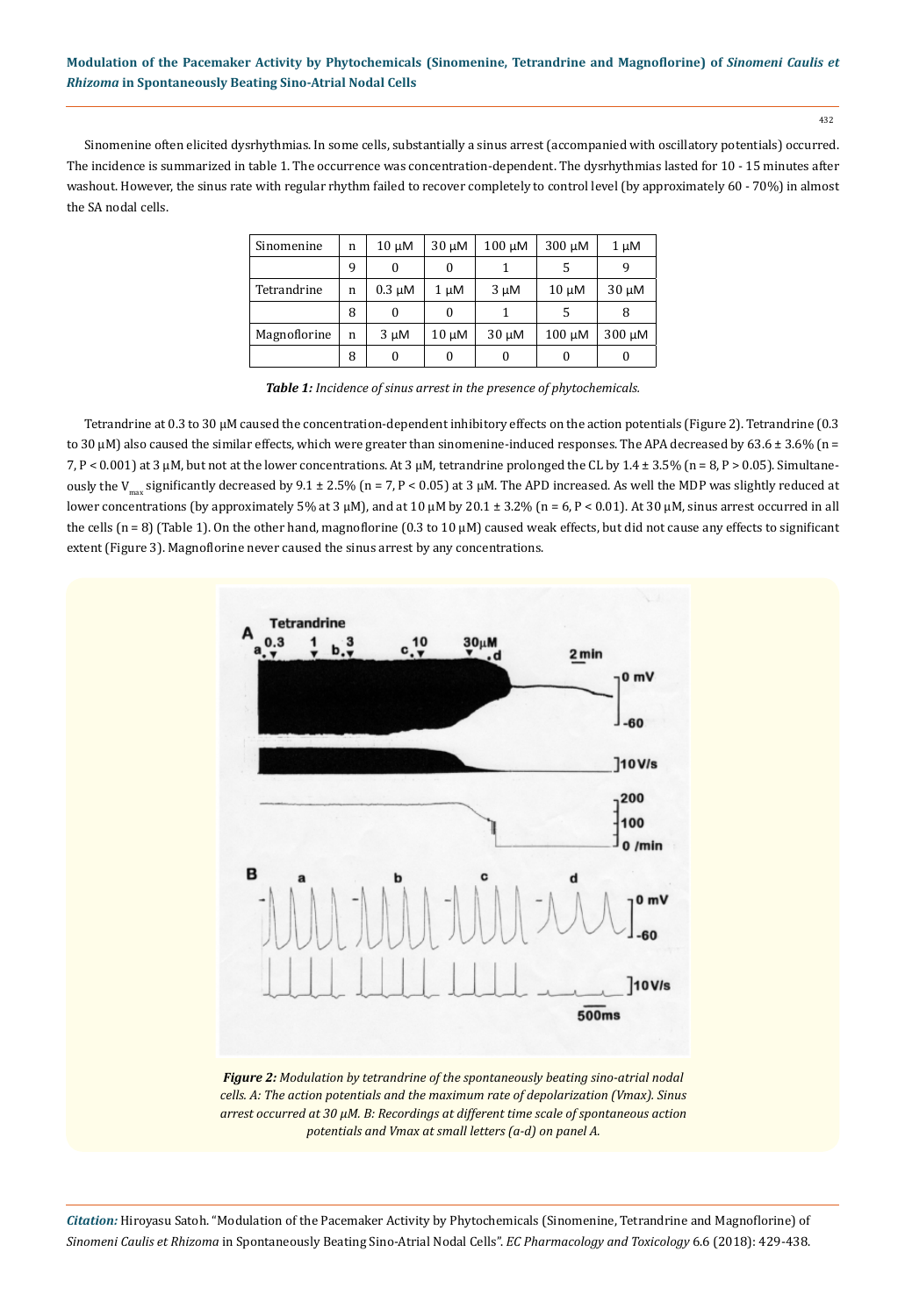*Citation:* Hiroyasu Satoh. "Modulation of the Pacemaker Activity by Phytochemicals (Sinomenine, Tetrandrine and Magnoflorine) of *Sinomeni Caulis et Rhizoma* in Spontaneously Beating Sino-Atrial Nodal Cells". *EC Pharmacology and Toxicology* 6.6 (2018): 429-438.

**Modulation of the Pacemaker Activity by Phytochemicals (Sinomenine, Tetrandrine and Magnoflorine) of** *Sinomeni Caulis et Rhizoma* **in Spontaneously Beating Sino-Atrial Nodal Cells**



In whole-cell patch-clamp experiments, the effects on the ionic currents of SA nodal cells were examined (Figure 4). Sinomenine at 300 µM inhibited the L-type Ca<sup>2+</sup> current  $[I_{C_2}]$  at 0 mV by 13.4 ± 2.6% (n = 6, P < 0.05), and at 1 mM by 38.1 ± 2.7% (n = 6, P < 0.05). And at 1 mM, the delayed rectifier K<sup>+</sup> current (I<sub>Krec</sub>) at 60 mV was inhibited by 20.3 ± 3.6% (n = 6, P < 0.05), and the hyperpolarization-activated inward current (I<sub>f</sub>) at –120 mV by 20.6 ± 3.6% (n = 6, P < 0.05). After washout for 15 to 20 minutes, the current was recovered to 50 - 60% of control value.





*Figure 4: Modulation by sinomenine of the current channels in rat sino-atrial nodal cells. A: The superimposed ionic currents in control. Horizontal lines on the current recordings represent zero current level. B: The ionic currents by sinomenine. C: The current-voltage relationship. Symbols are in control (open circles) and in 1 mM sinomenine (closed circles). Vertical bars represent mean ± SEM.*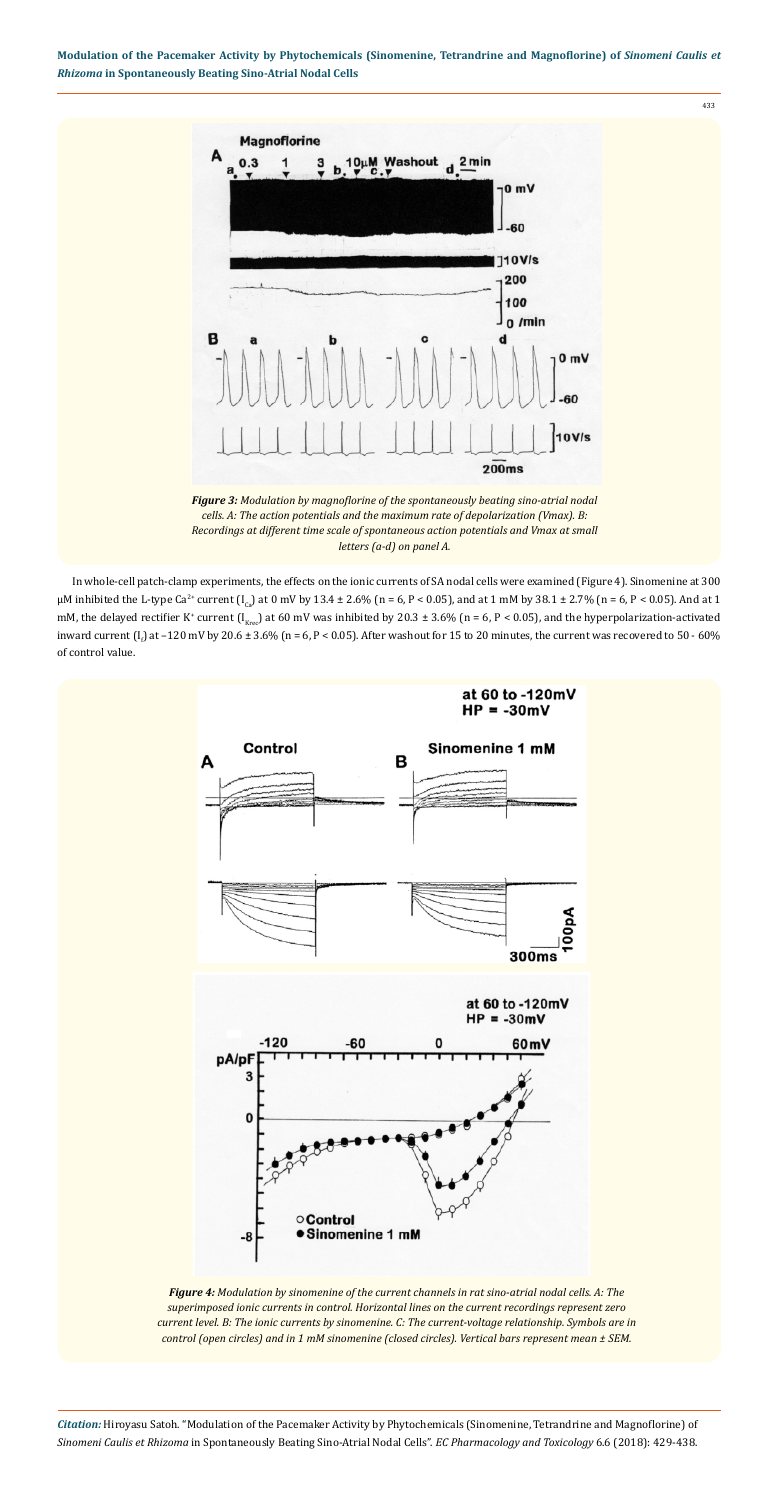434

Tetrandrine (3 to 30 µM) also inhibited markedly the ionic currents concentration-dependently. Tetrandrine had the similar inhibitory effect on  $I_{C_2}$  (at 0 mV); by 32.9 ± 3.7% (n = 6, P < 0.01) at 3 µM and by 62.2 ± 3.8% (n = 6, P < 0.001) at 10 µM, and blocked it at 30 µM. At 20 mV (as a peak of the action potential), the I<sub>Krec</sub> inhibition was  $23.6 \pm 3.7\%$  (n = 6, P < 0.05) at 10 µM and  $39.5 \pm 3.5\%$  (n = 6, P < 0.05) at 30  $\mu$ M tetrandrine. The I<sub>f</sub> current at -120 mV markedly decreased; by 40.1 ± 3.5% (n = 6, P < 0.01) at 10  $\mu$ M and by 88.3 ± 3.3% (n = 6, P < 0.001) at 30  $\mu$ M. At -60 mV (as MDP), tetrandrine decreased the  $I_p$  but not significantly. The responses were irreversible, and the recovery was 50 - 60% of control level.

Magnoflorine had the inhibitory actions on the ionic currents, but did not cause to significant extent. The  $I_{ca}$  inhibition (at 10 mV) was 5.2  $\pm$  1.8% (n = 8) at 10 µM. Magnoflorine also tended to decrease the I<sub>Krec</sub> and the I<sub>f</sub> currents by 4.3  $\pm$  1.3% (n = 7) and 4.1  $\pm$  2.6% (n = 7) at 3 μM, and by  $6.2 \pm 1.3$ % (n = 8) and by  $8.4 \pm 2.0$ % (n = 8) at 10 μM, respectively.

### **Discussion**

The present study showed that (a) the phytochemicals such as sinomenine and tetrandrine depressed the spontaneous activity, resulting from the modulation of the action potential configurations, (b) simultaneously they inhibited the underlying ionic currents, (c) both sinomenine and tetrandrine often elicited dysrhythmias concentration-dependently, (d) magnoflorine had less or no effects, and (e) a washout incompletely recovered the spontaneous action potentials and the ionic currents to control values (approximately 50 - 60% of control).

### **Effects on the spontaneous action potentials**

The spontaneously beating (sinus rate) is regulated by (a) the rate of the slow diastolic potential (pacemaker potential), (b) the maximum diastolic potential (MDP), (c) the threshold potential, and (d) the action potential duration (APD). In the present experiments, sinomenine and tetrandrine caused the marked negative chronotropic effect, but magnoflorine caused slight effects. The phytochemicals decreased the APA, the V<sub>max</sub> and the MDP, and increased the APD of the SA nodal action potentials. Therefore, the phytochemicals affected the action potentials, and leaded to the strong prolongation of the CL.

The APD prolongation induced by sinomenine and tetrandrine is responsible for the negative chronotropic effect, although  $Ca<sup>2+</sup>$  channel plays a key role for the spontaneous rhythm in rat SA nodal cells. Because the APD prolongation would lead to an enhancement of cellular Ca<sup>2+</sup> level [15,18]. The faster repolarization induces to the faster inactivation of Ca<sup>2+</sup> channel and decreases the window current. Thus, the marked  $I_{C_2}$  inhibition and the APD prolongation due to the  $I_{Krec}$  channel inhibition cause strong negative chronotropic effect. Therefore, the negative chronotropic effect induced by the phytochemicals is mainly caused by the alteration of the rate of pacemaker depolarization via the modulation of the ionic currents. However, magnoflorine had less or no effect on the action potential parameters in this study, well consist with previous reports [19,20], although magnoflorine at the same concentrations has been reported to produce the effective responses on the other tissues [20,21].

#### **Effects on the pacemaking ionic currents**

The modulation of the spontaneous action potentials is responsible for the underlying ionic channel currents across the SA nodal cell membrane [22,23]. In general, the ionic currents to regulate the spontaneously beating SA nodal cells are considered to be due to (a)  $I_{c}$ current, (b) decline of  $I_{Krec}$  conductance, and (c)  $I_f$  current. Both sinomenine and tetrandrine decreased all the currents.

Major action of both phytochemicals was the marked inhibition of  $I_{c}$  current, well consistent with our results of the vasodilation in rat aortic smooth muscles [5,6]. The great I<sub>ca</sub> inhibition can strongly decline the intracellular Ca<sup>2+</sup> concentration [Ca<sup>2+</sup>]<sub>i</sub>, and produces the depression of the spontaneous activity of SA nodal cells. Under the conditions, a sinus arrest may occur. Liu., *et al.* [9] have shown that tetrandrine blocks the L-type Ca<sup>2+</sup> channel (IC = 0.3 - 8 µM) and the T-type Ca<sup>2+</sup> channel (IC = 2.5 - 20 µM). As well, the Ca<sup>2+</sup>-activated K<sup>+</sup> channel (Kd = 0.2  $\mu$ M) is blocked. Both sinomenine and tetrandrine also caused the I<sub>Krec</sub> inhibition, resulting in the APD prolongation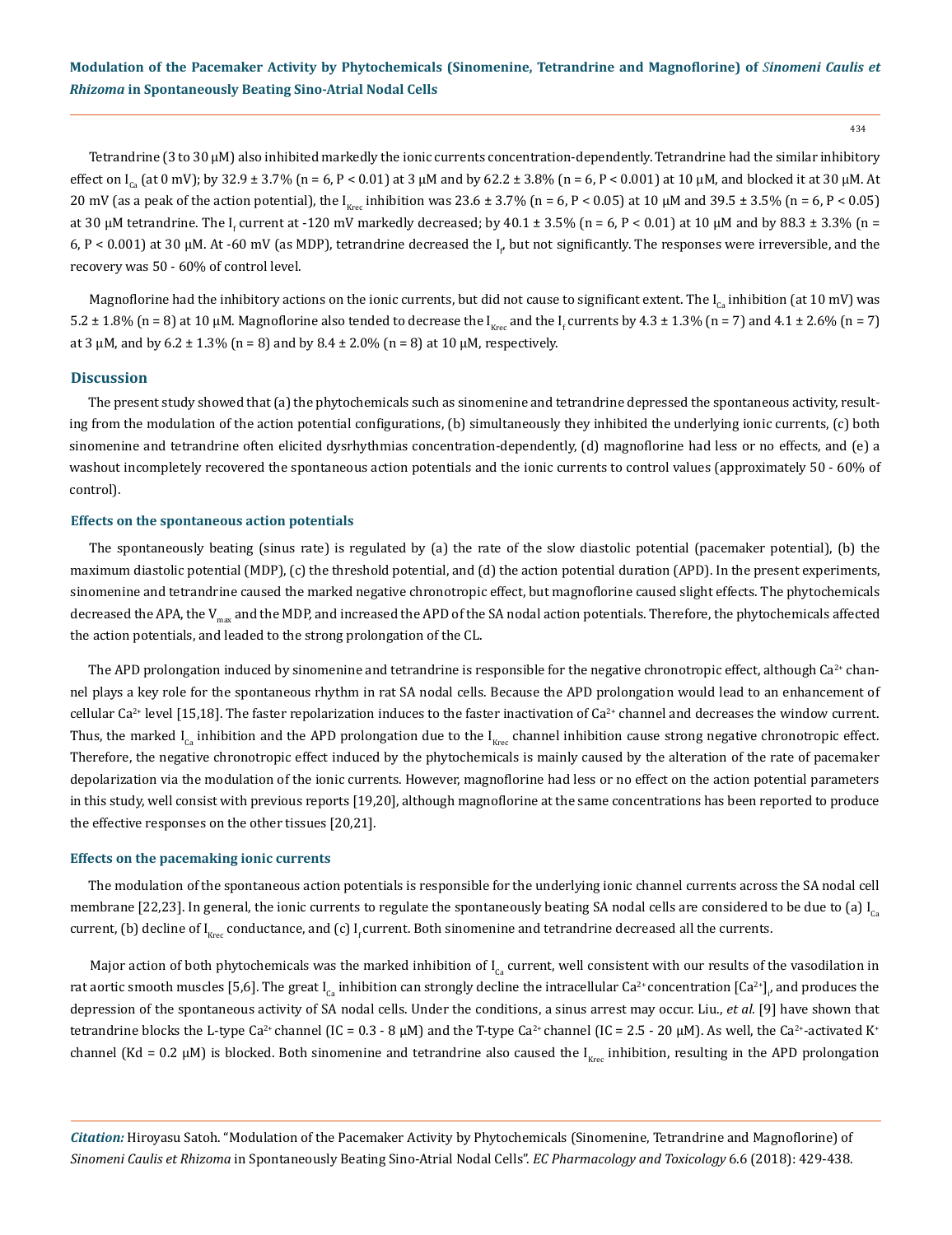which leads to further suppressive pacemaker activity. The I<sub>c</sub>current is found mainly in the pacemaker nodal and Purkinje fiber cells, and both phytochemicals also decreased the  $I_f$  current. Thus, the inhibitions in the ionic currents induced by the phytochemicals cause the negative chronotropic effect. The pacemaker potential is formed by the interaction with the contributing currents dependent on voltage and time [22,23]. Under the normal conditions, however, the I<sub>f</sub> current is considered unlikely to contribute the pacemaker activity. Because its activation needs the higher hyperpolarization (over -70 mV) and longer duration (over 1s) of stimulation pulse. Thus, the modulation by both phytochemicals of the I<sub>c</sub>current would cause minor changes in the spontaneous activity under the present (normal) conditions. Furthermore, no significant change in  $\rm I_f$  current at -60 mV of MDP occurred. Therefore, the modulation of  $\rm I_{Ga}$  and  $\rm I_{Krec}$ currents by both sinomenine and tetrandrine mainly contributes to the pacemaker activity. On the other hand, Mokuboito and SCR, as a mixture, enhanced I<sub>ca</sub> and inhibited I<sub>Krec</sub> and inwardly rectifying K\* current (I<sub>K1</sub>) in guinea pig ventricular cardiomyocytes, different from the findings in the SA nodal cells [15,24].

## **Occurrence and inhibition of the dysrhythmias**

The higher concentrations of sinomenine and tetrandrine often elicited dysrhythmias, but magnoflorine never did it. The incidence was concentration-dependent. The dysrhythmias are responsible for the great inhibitions of the key currents for spontaneous activity.

Satoh [4] has already demonstrated that sinomenine effectively modulates the ionic channels in guinea pig ventricular cardiomyocytes. Sinomenine inhibited the I<sub>Ca</sub>, and simultaneously caused the I<sub>Krec</sub> decrease which resulted in the APD prolongation. The Ca<sup>2+</sup> channel inhibition markedly dilates vascular smooth muscle cells [5,14,25]. Under the ischemia and heart failure, the resultant cellular  $Ca<sup>2+</sup>$  overload of heart muscles has been well known to elicit some arrhythmias and fall to dysfunctions [15,18]. In our previous studies, under the cellular Ca<sup>2+</sup> overload ([Ca<sup>2+</sup>]<sub>o</sub> = 5.4 mM), abnormal action potentials occurred irregularly, in spite of the constant stimulation (1 Hz) [4]. Application of sinomenine suppressed and abolished the abnormal action potentials (dysrhythmias). The regulation of  $Ca<sup>2+</sup>$  influx may strongly regulate Ca<sup>2+</sup> overload in cardiomyocytes and produces protective actions for the myocardial cells, according with the vasodilating action [26]. Therefore, sinomenine may restrain the cell damages of heart muscles via the modulation of [Ca<sup>2+</sup>]<sub>!</sub>, and as a result, exert the cardioprotective actions.

In future, therefore, sinomenine as a cardioprotective drug would be expected to the respectable effectiveness for heart failure, mediated through the modulation of cardiac ion channels (including the inhibition of dysrhythmias) and blood vessels. These electro-physiological and -pharmacological actions contribute to regulate the pacemaker activity and simultaneously protect the cardiomyocytes.

#### **Clinical possibility of cardiovascular pharmacological effects**

In general, the basic treatments of heart failure consist of (a) reducing workload of heart, (b) protection of cardiomyocytes, and (c) restriction and control of waters and sodium. In order to reduce both preload and afterload, the dilations of arterioles and veins are strongly required in the case of elevated filling pressures and reduced cardiac output.

Major action of both phytochemicals is the great inhibition of  $I_{Ca}$  current, almost consistent with the results of the vasodilation in the experiments of rat aortic smooth muscles [5,6]. The vasodilating drug is one of the great useful tools for heart failure. Therefore, sinomenine-induced vasodilating actions under the heart failure may improve cardiac functions via the reductions of both preload and afterload, as well as the regulation of the  $Ca^{2+}$  overload. The cardioprotective action of sinomenine on rat acute myocardial ischemia has already been demonstrated [27]. Reperfusion injury is induced by ligating the rat left coronary artery for 15 minutes and reopening. Sinomenine inhibits the incidence of arrhythmias and reduces the  ${\rm [Ca^{2+}]}_{i}$ , well consistent with our results.

In addition, sinomenine inhibits bFGF-induced angiogenesis *in vitro* and *in vivo* [28]. Thus, sinomenine may be sufficiently expected as one of the therapeutic agents for heart failure [5,8,24]. Sinomenine reduces the production of prostaglandin (PG)  $\rm E_{2}$  and NO from macrophage [8]. Also, sinomenine depressed mRNA expression of tumor necrosis factor (TNF)-α and interleukin (IL)-β of peritoneal macrophages [29]. Thus, sinomenine may act as an anti-rheumatic drug through the anti-inflammatory effects on lymphocytes and cytokine.

In the studies for clinical pharmacology, oral administration of 80 mg sinomenine is performed for healthy volunteers [30]. In the pharmacokinetic parameters,  $T_{1/2}$ α is 1.04 ± 0.49 hr,  $T_{1/2}$ β is 9.397 ± 2.433 hr,  $T_{max}$  is 1.04 ± 0.27 hr,  $C_{max}$  is 246.6 ± 71.17 ng/ml. Furthermore, AUC is 2651.158 ± 1039.050 ng.h/ml, and C<sub>L</sub> is 0.033 ± 0.010 ng/ml. As a cardiovascular protective drug, thus, sinomenine may contribute to clinical treatments via modulation of the ionic currents of cardiac cells, and via control of the tension of blood vessels.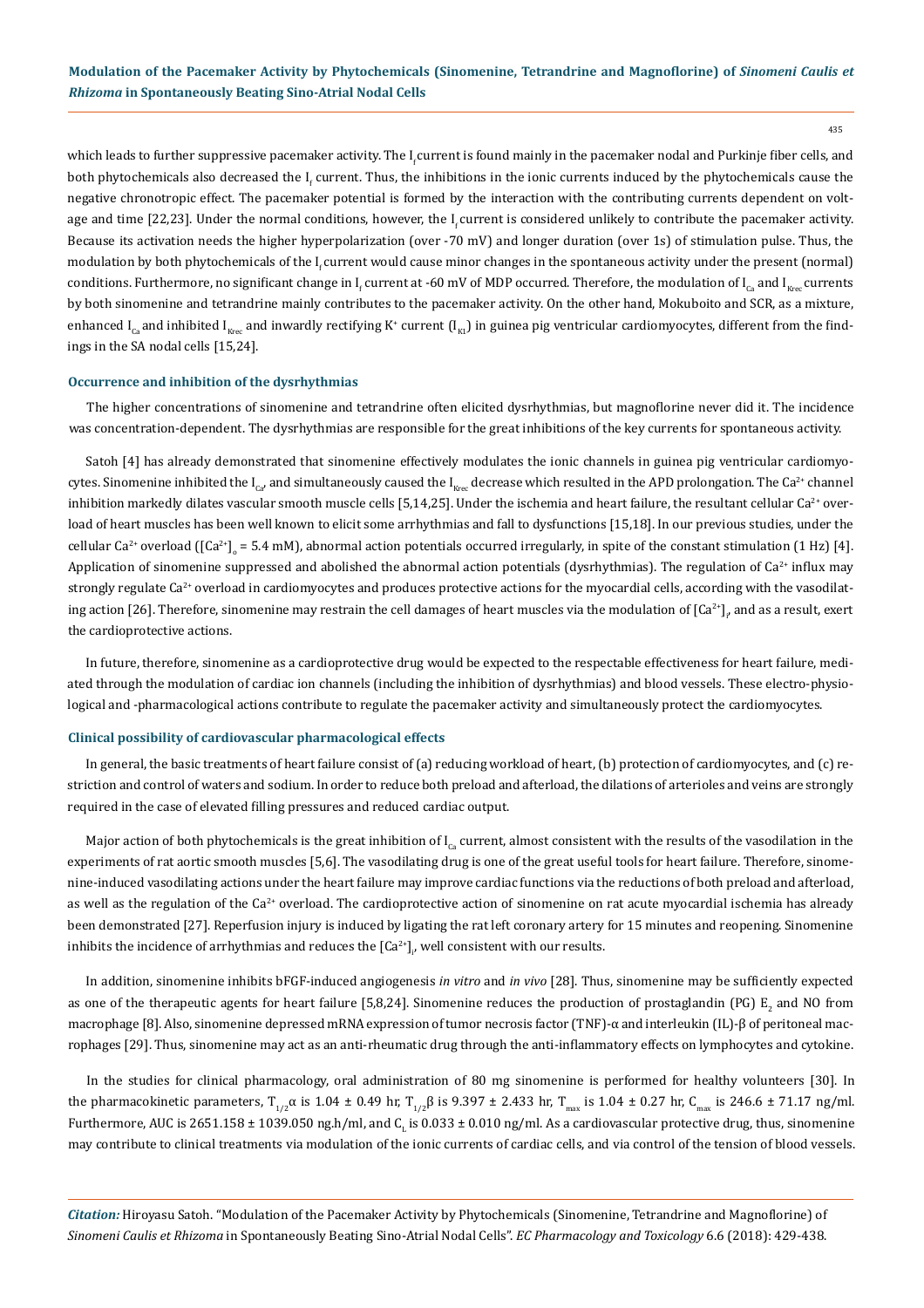For clinical treatment of Rheumatoid arthritis (RA), sinomenine have already been shown [31,32]. Sinomenine reduces joint stiffness and pain, attenuates proliferation of synovial fibroblasts in rat adjuvant arthritis models [33], and impairs signaling through NF-κB resulting in the anti-inflammatory and immunomodulative actions [31,34]. Furthermore, sinomenine possesses anti-proliferative effects on lymphocytes [35]. Sinomenine as well attenuates transmigration of granulocyte. The inhibition of leukocytes migration across the vessel wall and antiangiogenic effect may crucially contribute to the therapeutic effects for RA.

On the other hand, tetrandrine is similarly an alkaloid well known to inhibit  $Ca^{2+}$  channel [9]. Tetrandrine is also used for the RA treatment to reduce joint damages of collagen-induced arthritis [36], and exerts immune-suppressive and anti-inflammatory activities [11]. As well, since tetrandrine causes the great inhibitions of cardiac ionic currents, tetrandrine possesses antiarrhythmic actions with quinidinelike effects. Furthermore, tetrandrine exerts the vasodilating effect resulting in antihypertensive actions, and protects concanavalin Ainduced hepatitis via inhibiting NF-κB activation [11].

Although magnoflorine had less or no electrophysiological effect on the sino-atrial nodal cells similar to the ventricular cardiomyocytes, it has been shown to exert an inhibitory effect on  $Cu^{2+}$ -induced lipid peroxidation of high density lipoprotein (HDL). Magnoflorine exhibits the properties on protecting human HDL against lipid peroxidation [12]. Also, magnoflorine possesses antidiabetic activity by α-glucosidase inhibitor [13].

Mokuboito (Formula aristolochiae) consists of SCR, Cinnamomi Cortex (bark of Cinnamomum cassia Blume), Ginseng Radix (roots of Panax ginseng C. A. Meyer) and Gypsum Fibrosum. In SCR, the content of sinomenine is 0.3 - 1.3%, and the content of magnoflorine is 1.3 - 2.1%. On the other hand, tetrandrine has been reported to be almost less content in SCR of Kampo formulations (Japanese herbal medicine), but be much contained in Chinese herbal medicine [19].

### **Conclusion**

The phytochemicals (sinomenine and tetrandrine) cause the great inhibitory actions on the spontaneous action potentials and the underlying ionic currents, and thereby cause the negative chronotropic effect. The phytochemicals exert the direct actions on the ionic channels as the previous report [3,4,19]. In addition, sinomenine exhibits the antiarrhythmic action, and tetrandrine also cause the similar electrophysiological actions. Both phytochemicals exhibited the ameliorative cardioprotective actions. Especially sinomenine has been reported to possess the strong anti-inflammatory and immunomodulative actions. Further experiments need to clarify more in detail mechanisms.

### **Bibliography**

- 1. Inaki K. "Diseases and Kampo". In: Introduction to Kampo. ed. Sato Y, Hanawa T., *et al*. Elsevier Japan (2005): 125.
- 2. Li RW., *et al*[. "Anti-inflammatory activity of Chinese medical vine Plants".](https://www.ncbi.nlm.nih.gov/pubmed/12576203) *Journal of Ethnopharmacology* 85.1 (2003): 61-67.
- 3. Satoh H. "Basics of evidences-based herbal medicine". Ed, Satoh H. Research Signpost, Kerala (2010).
- 4. Satoh H. "Electropharmacology of sinomeni caulis et rhizome and its constituents in cardiomyocytes". *American Journal of Chinese Medicine* 33 (2005): 967-979.
- 5. [Nishida S and Satoh H. "Vascular pharmacology of Mokuboito \(Mu-Fang-Yi-Tang\) and its constituents on the smooth muscle and the](https://www.ncbi.nlm.nih.gov/pubmed/17965764)  endothelium in rat aorta". *[Evidenced-based Complementary and Alternative Medicine](https://www.ncbi.nlm.nih.gov/pubmed/17965764)* 4.3 (2007): 335-341.
- 6. [Nishida S and Satoh H. "In vitro pharmacological actions of sinomenine on the smooth muscle and endothelial cell activity in rat](https://www.ncbi.nlm.nih.gov/pubmed/16643957)  aorta". *Life Science* [79.12 \(2006\): 1203-1206.](https://www.ncbi.nlm.nih.gov/pubmed/16643957)
- 7. [Yamasaki H. "Pharmacology of sinomenine, anti-rheumatic alkaloids from sinomenine acutum".](https://www.ncbi.nlm.nih.gov/pubmed/61710) *Acta Medica Okayama* 30.1 (1976): [1-20.](https://www.ncbi.nlm.nih.gov/pubmed/61710)

*Citation:* Hiroyasu Satoh. "Modulation of the Pacemaker Activity by Phytochemicals (Sinomenine, Tetrandrine and Magnoflorine) of *Sinomeni Caulis et Rhizoma* in Spontaneously Beating Sino-Atrial Nodal Cells". *EC Pharmacology and Toxicology* 6.6 (2018): 429-438.

436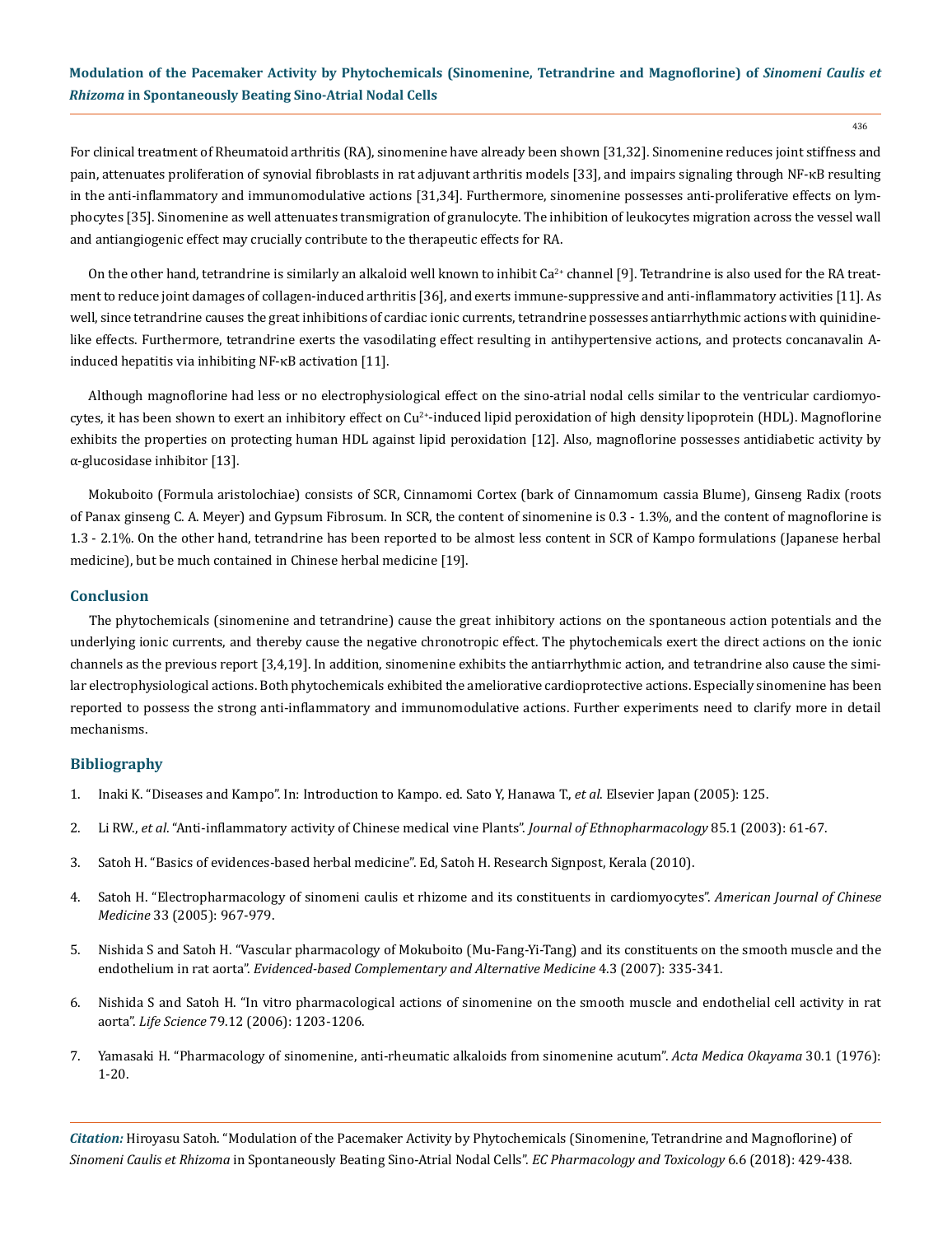- 8. Liu L. *et al*[. "Impairment of macropharge eicosanoids and nitric oxide production by alkaloid from Sinomenium acutum".](https://www.ncbi.nlm.nih.gov/pubmed/7848335) *Arzneimittelforschung* [44.11 \(1994\): 1223-1226.](https://www.ncbi.nlm.nih.gov/pubmed/7848335)
- 9. Liu QY., *et al*[. "Tetrandrine inhibits both T and L calcium channel currents in ventricular cells".](https://www.ncbi.nlm.nih.gov/pubmed/1280704) *Journal of Cardiovascular Pharmacology* [20.4 \(1992\): 513-519.](https://www.ncbi.nlm.nih.gov/pubmed/1280704)
- 10. [Kwan CY and Achike FL. "Tetrandrine and related bis-benzylisoquinoline alkaloids from medicinal herbs: cardiovascular effects and](https://www.ncbi.nlm.nih.gov/pubmed/12466042)  mechanisms of action". *[Acta Pharmacologica Sinica](https://www.ncbi.nlm.nih.gov/pubmed/12466042)* 23.12 (2002): 1057-1068.
- 11. Feng D., *et al*[. "Tetrandrine protects mice from concanavalin A-induced hepatitis through inhibiting NF-κB activation".](https://www.sciencedirect.com/science/article/abs/pii/S016524780800223X) *Immunological Letter* [121.2 \(2008\): 127-133.](https://www.sciencedirect.com/science/article/abs/pii/S016524780800223X)
- 12. Hung TM., *et al*[. "Magnoflorine from Coptidis Rhizoma protects high density lipoprotein during oxidant stress".](https://www.ncbi.nlm.nih.gov/pubmed/17541173) *Biological and Pharmacological Bulletin* [30.6 \(2007\): 1157-1160.](https://www.ncbi.nlm.nih.gov/pubmed/17541173)
- 13. [Patel MB and Mishra S. "Isoquinoline alkaloids from Tinospora cordifolia inhibit rat lens aldose reductase".](https://www.ncbi.nlm.nih.gov/pubmed/22294283) *Phytotherary Research*  [26.9 \(2012\): 71342-71347.](https://www.ncbi.nlm.nih.gov/pubmed/22294283)
- 14. [Satoh H. "Electrophysiology and cardiovascular pharmacology of Mokuboito \(Formula Aristolochiae\): Cardiotonic and cardioprotec](https://gavinpublishers.com/articles/Research-Article/Cardiology-Research-and-Cardiovascular-Medicine/Electrophysiology-and-Cardiovascular-Pharmacology-of-Mokuboito-Formula-Aristolochiae-Cardiotonic-and)tive actions for chronic heart failure". *[Cardiology Research and Cardiovascular Medicine](https://gavinpublishers.com/articles/Research-Article/Cardiology-Research-and-Cardiovascular-Medicine/Electrophysiology-and-Cardiovascular-Pharmacology-of-Mokuboito-Formula-Aristolochiae-Cardiotonic-and)* 117 (2017): 1-9.
- 15. [Satoh H. "\[Ca2+\]i- dependent actions of taurine in spontaneously beating rabbit sino-atrial nodal cells".](https://www.ncbi.nlm.nih.gov/pubmed/11470256) *European Journal of Pharmacology* [424.1 \(2001\): 19-25.](https://www.ncbi.nlm.nih.gov/pubmed/11470256)
- 16. [Satoh H. "Comparative actions of cibenzoline and disopyramide on IKr and IKs currents in rat sino-atrial nodal cells".](https://www.sciencedirect.com/science/article/pii/S0014299900007342) *European Journal of Pharmacology* [407.1-2 \(2000\): 123-129.](https://www.sciencedirect.com/science/article/pii/S0014299900007342)
- 17. [Satoh H and Nishida S. "Lack of the age-dependent alteration by Mokuboito \(Mu-Fang-Yi-Tang\)".](https://www.researchgate.net/publication/309586334_Lack_of_the_Age-Dependent_Alteration_in_Mokuboito_Mu-Fang-Yi-Tang) *Journal of US-China Medical Science* [9 \(2012\): 1-8.](https://www.researchgate.net/publication/309586334_Lack_of_the_Age-Dependent_Alteration_in_Mokuboito_Mu-Fang-Yi-Tang)
- 18. [Satoh H. "Effects of Ginkgo biloba extract and bilobalide, a main constituent, on the ionic currents in guinea pig ventricular cardio](https://www.ncbi.nlm.nih.gov/pubmed/12872611)myocytes". *[Arzneimittelforschung](https://www.ncbi.nlm.nih.gov/pubmed/12872611)* 53.6 (2003): 407-413.
- 19. [Satoh H. "Pharmacological characteristics of Kampo medicine as a mixture of constituents and ingredients".](https://www.ncbi.nlm.nih.gov/pubmed/23464641) *Journal of Integrative Medicine* [11.1 \(2013\): 11-16.](https://www.ncbi.nlm.nih.gov/pubmed/23464641)
- 20. Bao S., *et al*[. "Pharmacokinetics in rats and tissue distribution in mouse of magnoflorine by ultra performance liquid chromatogra](https://www.ncbi.nlm.nih.gov/pubmed/26884929)phy-tandem mass spectrometry". *[International Journal of Clinical and Experimental](https://www.ncbi.nlm.nih.gov/pubmed/26884929)* Medicine 8.11 (2015): 20168-20177.
- 21. Kukuta-Koch W., *et al*[. "The evaluation of pro-congnitive and antiamnestic properties of berberine and magnoflorine isolated from](https://www.ncbi.nlm.nih.gov/pubmed/29186770)  [barberry species by centrifugal partition chromatography \(CPC\), in relation to QSAR modelling".](https://www.ncbi.nlm.nih.gov/pubmed/29186770) *International Journal of Molecular Science* [18.12 \(2017\): E2511.](https://www.ncbi.nlm.nih.gov/pubmed/29186770)
- 22. [Satoh H. "Suppressive pacemaker activity by Ginkgo biloba extract and a main constituent, bilobalide, in rat sino-atrial nodal cells".](https://www.ncbi.nlm.nih.gov/pubmed/16182317)  *Life Science* [78.1 \(2005\): 67-73.](https://www.ncbi.nlm.nih.gov/pubmed/16182317)
- 23. [Satoh H. "Sino-atrial nodal cells of mammalian hearts: ionic currents and gene expression of pacemaker ionic channels".](https://www.ncbi.nlm.nih.gov/pubmed/14695028) *Journal of [Smooth Muscle Research](https://www.ncbi.nlm.nih.gov/pubmed/14695028)* 39.5 (2003): 175-193.
- 24. Satoh H. "Complemental and alternative medicine for chronic heart failure: Traditional therapy with Kampo medicine". *Current Therapy* 33 (2015): 73-78.